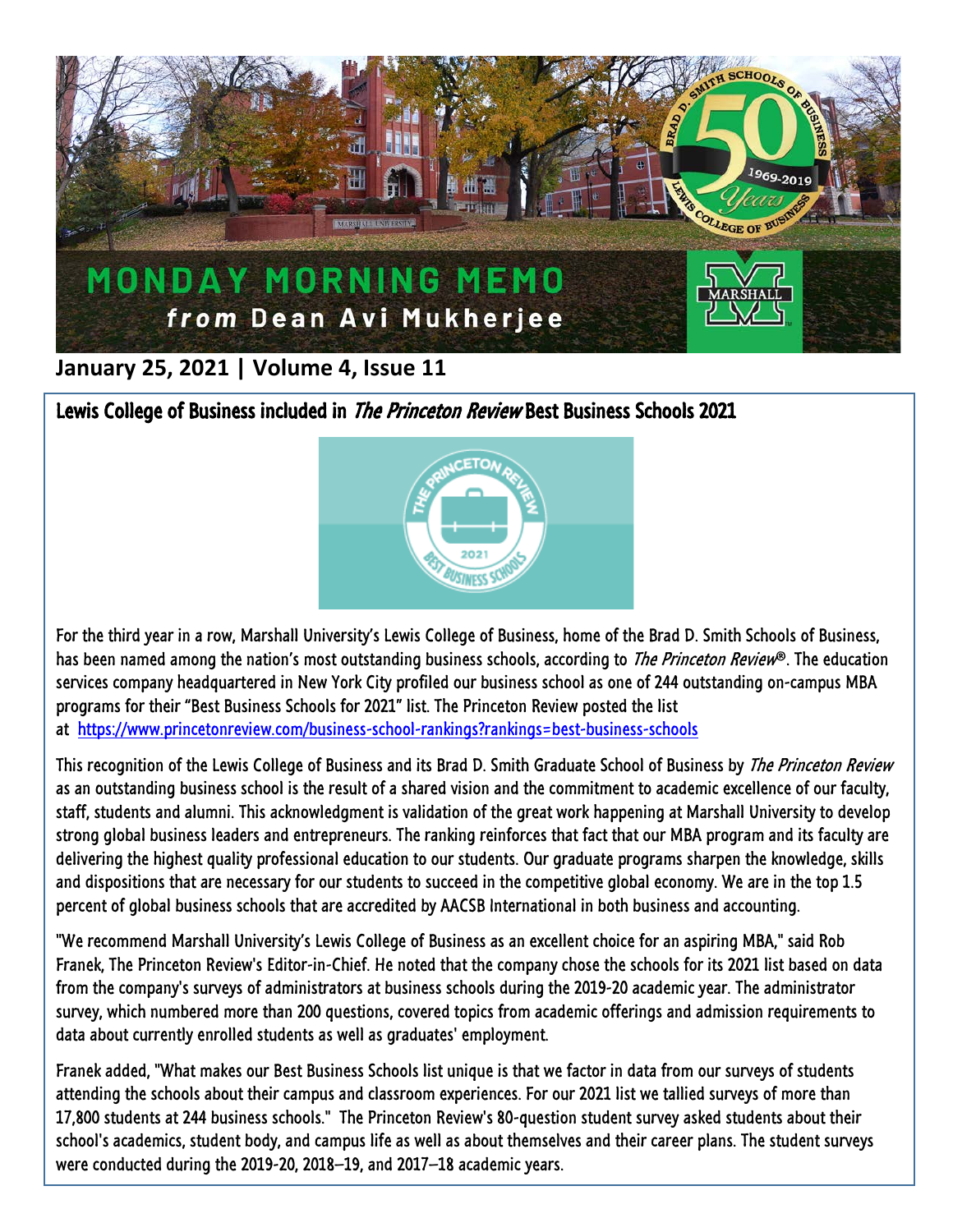

The Princeton Review's business school profiles have sections on academics, student life, admissions information and graduates' employment data. In the profile on our school, *The Princeton Review* editors describe the Lewis College of Business as one, where "first-class, innovative teaching enhances the critical thinking skills of our students, provides discipline and knowledge through theoretical and applied learning, and develops the competencies necessary for success in the marketplace."

Some specific comments from students attending the Brad D. Smith Graduate School of Business are:

- (a) "The college has an excellent business program and academic support systems for all students, who must complete a core curriculum that covers a range of business fundamentals."
- (b) "The college emphasizes bringing business theory into real-world applications so students can adapt to the everchanging needs of the global market"
- (c) "The school understands that many students work full-time jobs and schedules classes to accommodate those jobs, and classes are offered in the evenings at Marshall's main campus in Huntington or online, with a few courses available at the school's South Charleston campus."
- (d) "Professors here are mostly professionals within their fields, and try to bring their experience into their teaching and use current issues as examples during class; they are always wanting to make their classes better by student feedback."
- (e) "Professors have an open door policy and will usually get back with you quickly even if it is a weekend to answer questions, and will even try to meet with you if you can't make it to office hours or even help after class"
- (f) "The administration is always trying to make the school better, and to that end, Lewis just started an online MBA program that is even more affordable than the classroom-based program."
- (g) "The administration is approachable and greatly involved with all the different programs."
- (h) "Everyone is focused on learning and the welfare of the students."
- (i) "They work to keep the schedule running and offer class opportunities over the summer that accommodate working students, which helps to keep the degree moving forward."
- (j) "I have felt like an integral part of the college since day one.
- (k) "The Office of Career Services hosts career panels, discussions, and events such as Women Entrepreneurship Week, and also uses online database JobTrax, which helps students with job searches and researching employers and potential mentors, contributing to the strong record for success and education at Marshall."
- (I) "There is a strong bond among most students and the *We Are Marshall* feeling resonates throughout the campus"
- (m) The college promotes awareness and understanding of capitalism in today's market economy within the region and encourages entrepreneurship among Lewis College of Business students via angel investments and support for ambitious, catalytic projects that help students develop twenty-first century business skill sets.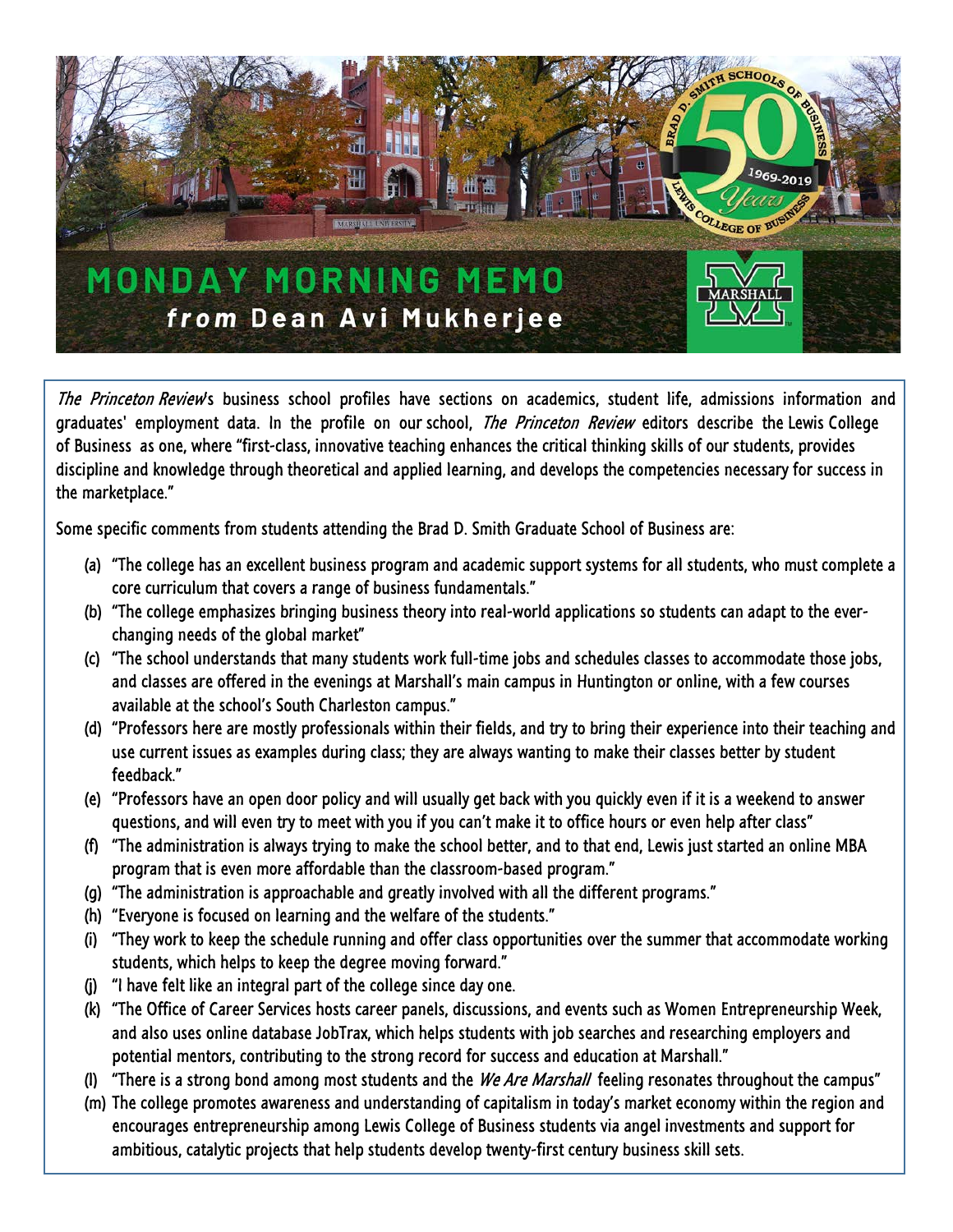

- (n) "This is a military-friendly school so some students are coming in off of service, and there is a large international quotient, all of which lends itself to a freedom to share views on any topic without ridicule. All thoughts and ideas are welcome."
- (o) "Many also have families and work full time, but the faculty is understanding and make sure that outside work is something that you can do in a timely matter."
- (p) "Lewis students are "intelligent and interactive" and there are plenty of opportunities to collaborate on class projects, and the melting pot of different backgrounds "helps [with] getting different points of view on different topics in class."
- (q) "The town is small but there are clubs and organizations to keep people occupied (as well as an excellent Rec Center), and there are city buses that run even outside of town to get around if you don't have a vehicle."

The profiles also include five categories of ratings that the Princeton Review tallies based on data from its administrator and/or student survey. The ratings are scores that range from 60 to 99. Rating categories are: Academic Experience, Admissions Selectivity, Career, Professors being Interesting, and Professors being Accessible. The profile ratings for the Lewis College of Business are:

- a) Admissions selectivity: 85
- b) Academic experience: 87
- c) Professors are interesting: 94
- d) Professors are accessible: 94
- e) Career: 71

The Princeton Review does not rank the on-campus MBA programs from 1 to 244, or name one business school best overall. The Princeton Review is a leading tutoring, test prep and college admission services company. Every year, it helps millions of college- and graduate school-bound students achieve their education and career goals through online and in person courses delivered by a network of more than 4,000 teachers and tutors, online resources, and its more than 150 print and digital books published by Penguin Random House. Its business school profiles are widely regarded as one of the most authentic and widely used quality indicators in the marketplace.

For more information about the Marshall MBA program, visit [https://www.marshall.edu/cob/graduate/master-of-business](https://www.marshall.edu/cob/graduate/master-of-business-administration/)[administration/](https://www.marshall.edu/cob/graduate/master-of-business-administration/)

You can also contact Dr. Marc Sollosy, MBA program director, by e-mail at [sollosy@marshall.edu](mailto:sollosy@marshall.edu) or Wes Spradlin, associate director of the Brad D. Smith Graduate School of Business, at [spradlin2@marshall.edu](mailto:spradlin2@marshall.edu) or by phone at 304-746-8964.